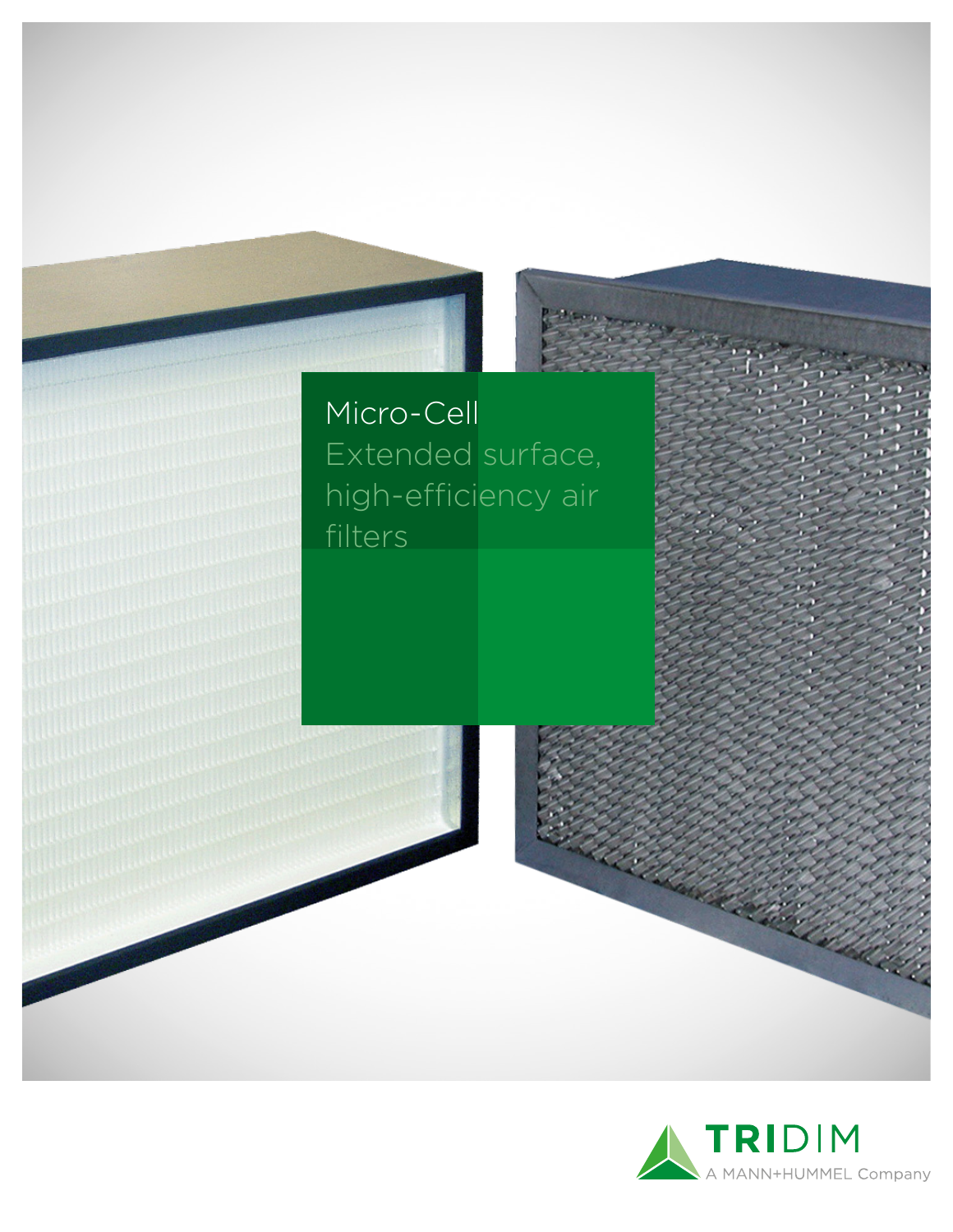# Micro-Cell Extended surface filters

#### **FEATURES**

- Efficiency  $95%$  @ 0.3 ym
- Retrofit in most housings or holding frames
- Available in a variety of frame materials and configurations
- **Microfiber media**
- Rolled and tapered aluminum separators
- Standard and high capacity versions available
- **Faceguards optional**
- Reduces airborne bacteria

#### **TYPICAL APPLICATIONS**

#### **Healthcare**

- **Biotech**
- **Pharmaceutical**
- Food processing
- Precision manufacturing
- Biomedical
- **Universities**
- **Laboratories**
- **Industrial applications**
- **Photo processing**
- **Mushroom growers**
- **Research facilities**



#### **MERV 16 HIGH EFFICIENCY, EXTENDED SURFACE AIR FILTER**

Tri-Dim's Micro-Cell™ series of filters are ideal for use in critical applications that require clean air, but not require HEPA or ULPA levels of efficiency. Micro-Cell is also suited for applications that cannot handle the additional cost, air flow restrictions or major modifications associated with the use of a HEPA filter. The Micro-Cell series offers a minimal removal efficiency of 95% on particles 0.3 microns in size, and fills the gap between 90 – 95% ASHRAE filters and 99.97% HEPA filters.

The Micro-Cell series features an easy and convenient retrofit into almost all ASHRAE and HEPA housings.

Micro-Cell is available in three models – Micro-Cell 95, Micro-Cell XL and Micro-Cell XL MAX – several styles and with a variety of frame materials.

Micro-Cell 95 Series offers the same construction as our Tri- Cell™ ASHRAE series – hot melt sealant, metal or MDF high-density particleboard frame materials, and single, double (metal only) or no header (MDF particleboard only). Micro-Cell 95 is also available in six and 12 inch depths.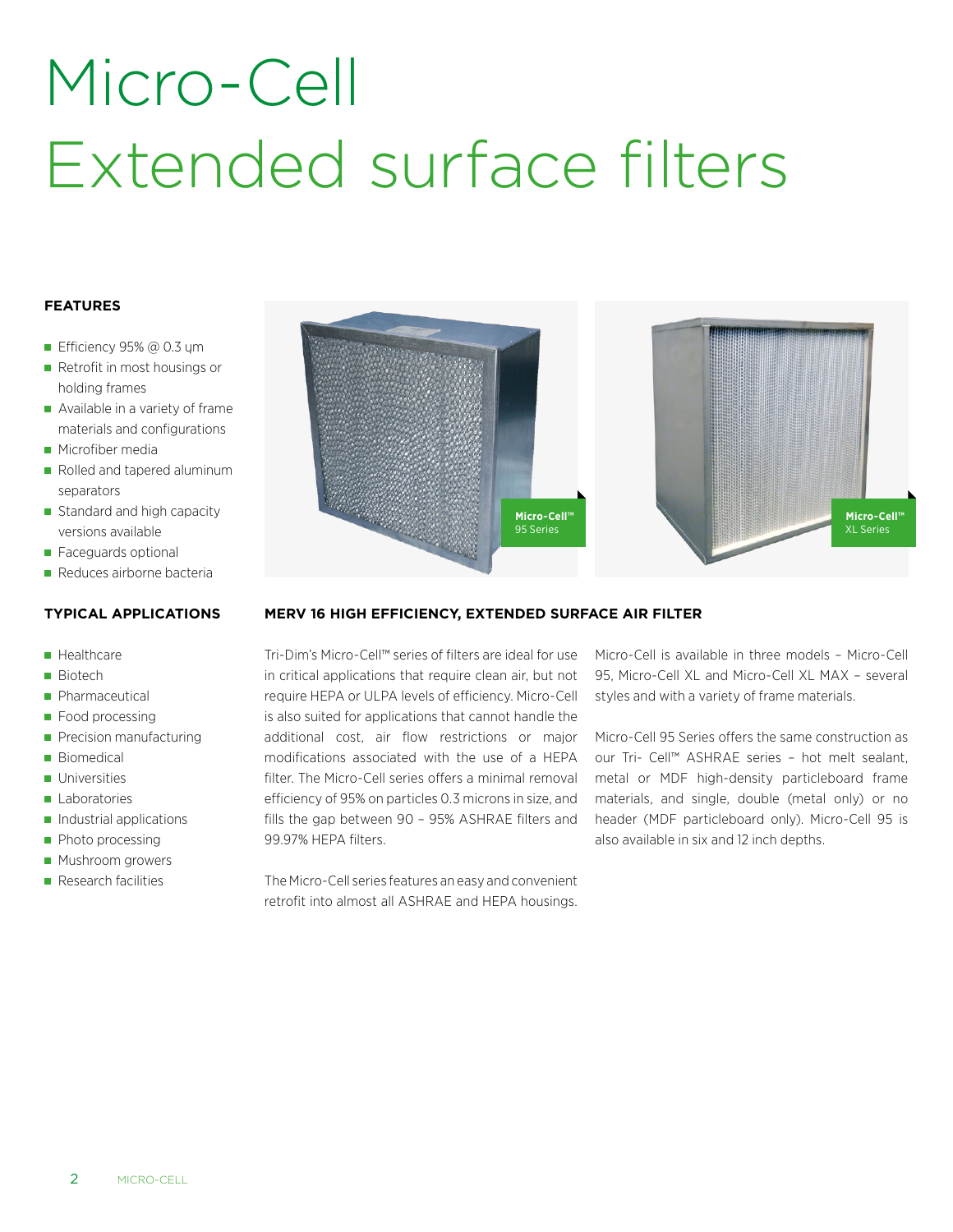### Micro-Cell Extended surface filters



Micro-Cell XL offers the same construction as our Tri-Pure™ Separator Style HEPA filters – polyurethane sealant and a metal frame with Z-body construction frame. This style offers the same assurance of quality construction as HEPA filters. Micro-Cell XL is also available with a MDF high-density particleboard frame.

The Micro-Cell XL series is also offered in a high capacity version – the Micro-Cell XL MAX. This product delivers all the same features and benefits of Micro-Cell XL with the added feature of a rated airflow of 500 FPM (2.5 m/sec) and an initial resistance of 0.80 "W.G. (199 Pa).

The Micro-Cell series utilizes glass microfibers that are pleated into media packs using aluminum separators to offer protection, stability and uniformity to the media pack. Tri-Dim's separators are rolled and tapered to offer reduced risk of personal injury and diminish the risk of damaging the media pack.

The Micro-Cell series media pack utilizes microfiber media that offers consistent efficiency, real world results vs. laboratory results, negligible fiber shed and resistance to moisture.

Tri-Dim also offers optional faceguards and gasketing to match your application needs. Faceguards are available either on the upstream face, downstream face or on both faces of the filter. Faceguards increase the stability of the filter and offer valuable protection to the media pack.

Gasketing is also available and recommended on all Micro-Cell series filters to ensure that no unfiltered air will bypass around the filter.

Micro-Cell 95 filters are manufactured in our quality-controlled facility to ensure you receive only the highest quality product available.

Tri-Dim is a full line filter manufacturer able to provide the full range of HVAC and cleanroom filtration products and services to your company. Tri-Dim also provides local service through a network of dedicated, factory-trained sales professionals that can work with you on your filtration needs.

Contact your local sales professional at 1-800-458-9835 for a free, no obligation filter and IAQ assessment.